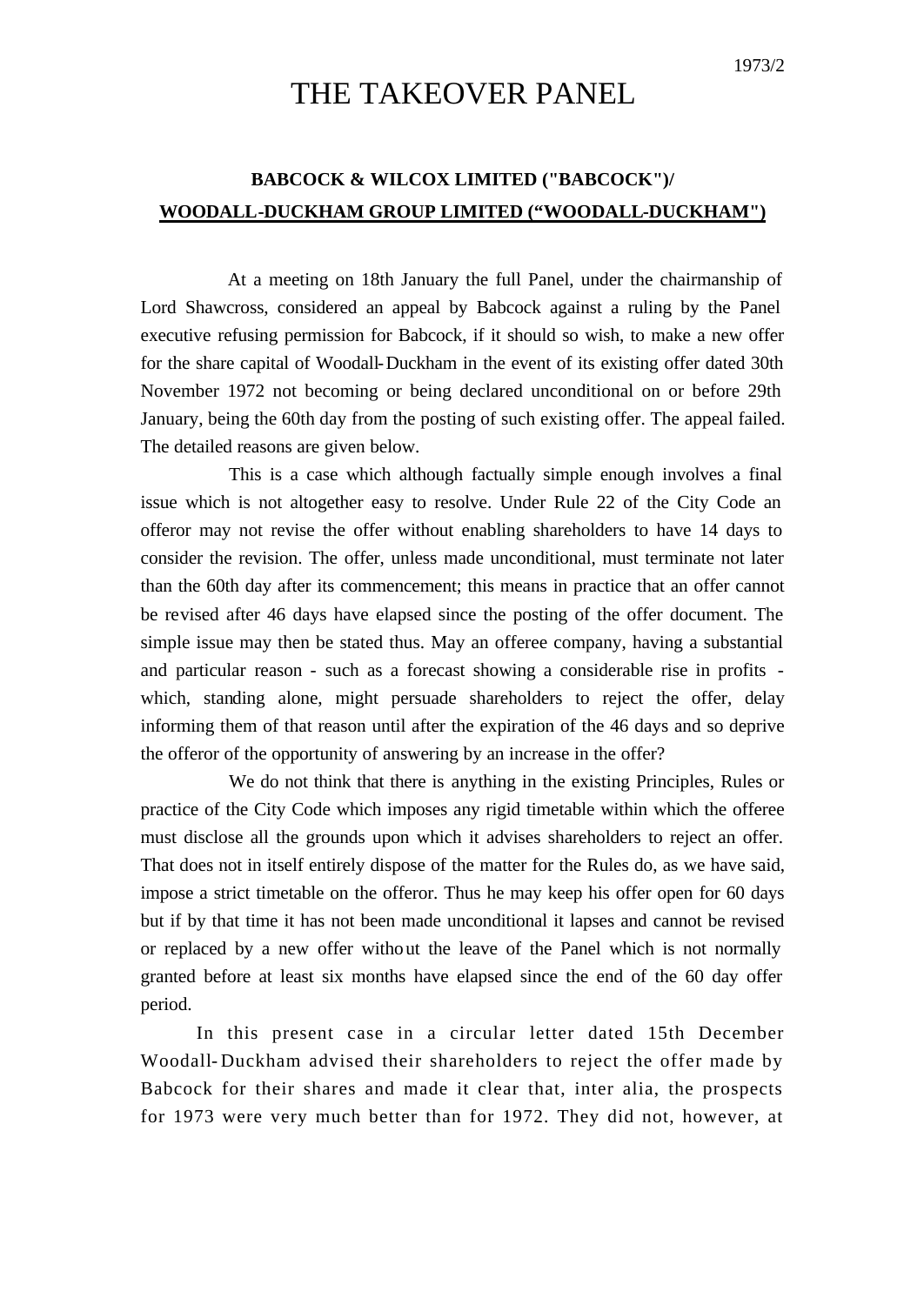that time put out anything in the nature of a formal profit forecast. On 11th January they sent a circular letter to shareholders saying that a forecast would be sent to shareholders before 29th January, the closing date of the offer (the 60th day). They also stated that they would forecast an increased dividend. At the date of the circular there were still four days of the offeror's 46 days to run.

On 15th January that period elapsed. The very following day, in a press announcement, Woodall-Duckham made a profit forecast and stated that a circular would be sent to shareholders on 22nd January. The announcement included an estimate of much increased profits based on which the offer (at 120p) represented a price/earnings ratio of between 10.9 and 9.1. The announcement also said that a dividend totalling at least 27½% compared with 20% paid in 1971 and 20½% forecast for 1972 would be recommended. Babcock's representative told us that this was a highly significant new factor but it was by this time too late for Babcock to revise their offer.

What then is to be done? The Panel consider that in a sense this is a matter of degree. In a case where an offeree company puts forward, after the expiration of the 46th day, any information which on the face of it affords a new, an unexpected and a substantial reason for the rejection of the offer and has delayed publishing that information because of tactical considerations and in order to make it impossible under the Code for the offeror to consider revising his offer the Panel might, but not always, give permission to the offeror to put out a new offer. That is because takeover procedures under the Code are designed to secure fair treatment for all concerned. A take-over is not a game in which the Code's Rules or timetables should be used to secure tactical advantages.

Permission for an immediate new offer to be made would, however, be given with reluctance for great importance is to be attached to the 60-day Rule. We would think it most undesirable to extend the period of uncertainty which the 60-day period already involves and which is not only likely to disrupt business activities but must be most worrying to management, staff and employees. 60 days is already a long enough period for that uncertainty to continue.

On the other hand shareholders are not to be deprived of the opportunity of considering a revised offer (nor must bona fide bids be frustrated) by an over rigid application of the Rules so as to secure a tactical advantage for one side, and certainly not by calculated manoeuvring within the timetable. In view, however, of the importance of not prolonging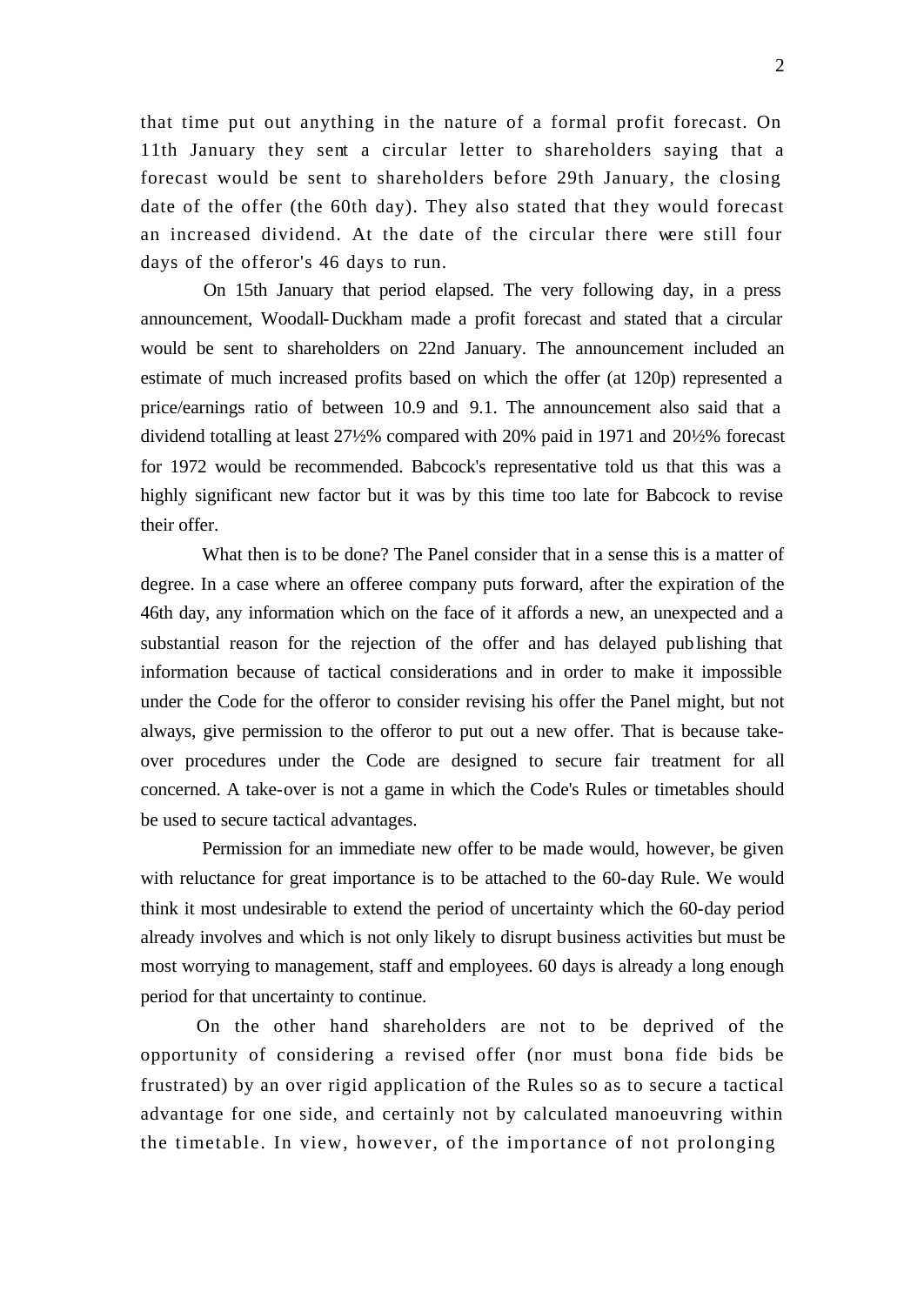the 60-day period, the onus of establishing that a new and unexpected and substantial factor has been introduced and that the timetable has been used in that way, falls heavily on the party who alleges it. Having given much anxious thought to this case we do not think that Babcock have discharged that onus.

The fact is that a good deal of information about Woodall-Duckham' s prospects for 1973 was already available. The last Annual Report and the interim statement in September 1972 had been bullish about the future and showed that the directors believed that 1973 would be a much better year than 1972. Still more specific information was put out in the circular of 15th December. 1972, due to a loss in the first half, had been a bad year; 1973 would be very much better. The order book was indicating a very satisfactory position. We think that on this Babcock would have been justified in assuming that, if any profit forecast were put out, it would compare very favourably with the previous year. But more was to come. Although there is no obligation on an offeree company to put out a profit forecast there is no objection to its doing so and on 11th January Woodall-Duckham did state that they would be making profit and increased dividend forecasts before the close of the offer. There were still four days to run in which Babcock could, if so minded, have revised their offer. They did not do so. On 16th January, however, when they no longer had that opportunity, the new forecast was published. The forecast gave particular and concrete effect to the more general statements as to improved prospects which had been made before. We do not think that it fell outside the necessarily wide parameters which might reasonably have been anticipated from those general statements. It was at least a coincidence that this forecast came out the very day after the time for revision had expired. Was it more? We do not consider that the forecast was in itself a startling new factor. Nor did the market. The merchant bank representing Woodall-Duckham told us that they could not conscientiously have put out the forecast before 16th January. It was indeed not alleged before us that there had been deliberate delay for tactical reasons. In all these circumstances we do not think that Babcock have established that the profit forecast constituted a new, an unexpected and a substantial factor, the publication of which had been deliberately delayed for purposes of tactical advantage and therefore we do not consider it desirable at this time to permit a new offer to be made.

Having said that we must emphasise again that our whole process is designed to secure fairness all round. We express the hope that all